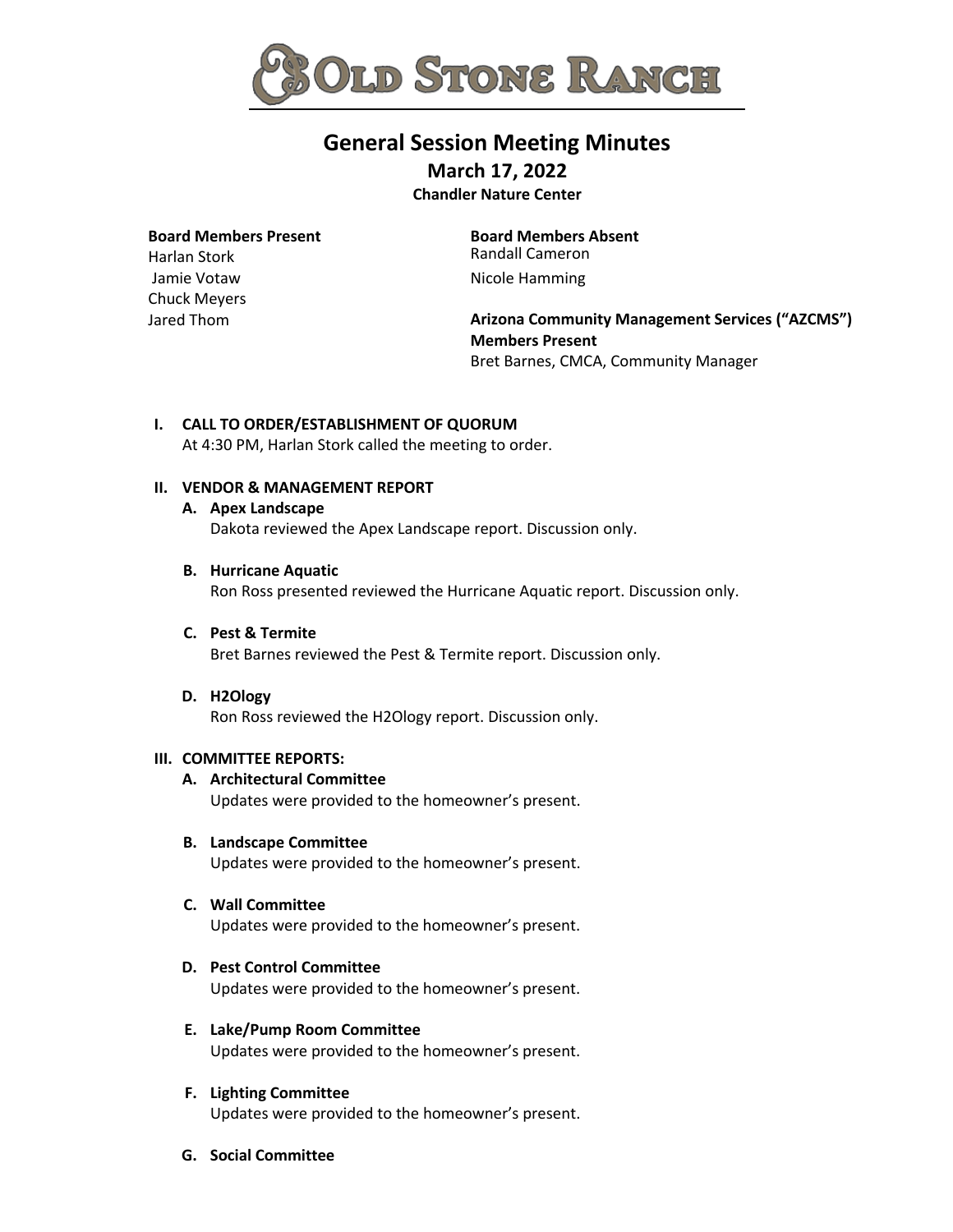Updates were provided to the homeowner's present.

## **H. Finance Committee**

Updates were provided to the homeowner's present.

## **IV. MEETING MINUTES:**

**A. February 17, 2022**

**A motion was made by Harlan Stork to approve the February 17, 2022 meeting minutes. Jaime Votaw seconded. Motion carried – 4:0.**

## **V. FINANCIAL REPORT:**

## **A. Revised Financials**

The revised financials were sent to the Board of Directors.

## **VI. CONTINUED BUSINESS:**

## **A. Entrance Monument Rehabilitation Progress**

The project was approved at the February 17, 2022 Board of Directors Meeting.

## **B. Wall Painting**

The project will commence in April. A letter was sent out to the community to inform owners of their responsibility for wall repairs.

## **C. View Fence Repair/Painting**

The project was approved and will commence in April. Prior to work being done on the view fences, homeowners will receive a notice that they need to ensure that any plants or other items are removed from the fencing.

## **D. Fine Policy Mailer**

The new fine policy was mailed out to the membership and will be effective April 18, 2022.

## **E. Vendor Service Contract Renewals**

This item was tabled. Chuck Meyers will review the contracts prior to approval.

## **F. Arizona Corporation Commission Filing**

The updates were submitted and are pending at this time from the Corporation Commission.

## **G. Tax Return Preparation**

The tax return has not been provided by the CPA at this time. Once it is received, it will be sent to Harlan Stork to sign.

## **VII. NEW BUSINESS:**

## **A. March Compliance Tour Results**

Chuck Meyers and Bret Barnes conducted the second compliance tour of the month on February 17, 2022. There were 51 new violations, 55 escalated violations, and 94 violations that were closed.